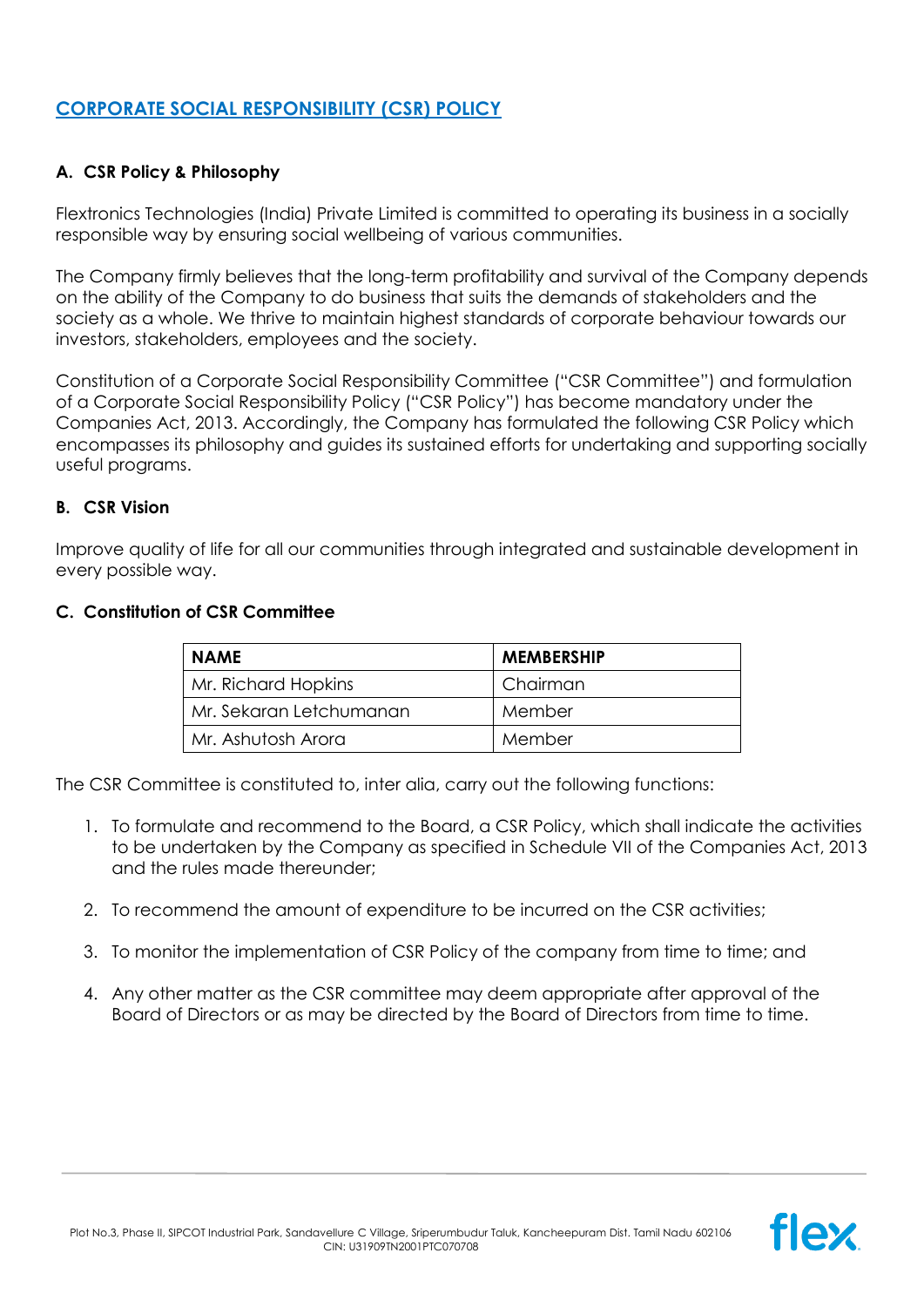## **D. Definitions**

In this Policy, unless the context otherwise requires -

- 1. **"Act"** shall mean the Companies Act, 2013 including any modifications, amendments or reenactment thereof.
- 2. **"Rules"** shall mean the Companies (Corporate Social Responsibility) Rules, 2014, including any modifications, amendments or re-enactment thereof.
- 3. **"Financial Year"** shall mean the period beginning from 1st April of every year to 31st March of the succeeding year.
- 4. **"Net Profits"** shall mean the net profits of the Company as defined under the Act and the Rules based on which a specific percentage for CSR expenditure has to be calculated.
- 5. **"Company"** shall mean Flextronics Technologies (India) Private Limited.
- 6. **"Group Companies"** shall mean holding, subsidiaries and associates of the Company.
- 7. **"Board"** shall mean the Board of Directors of the Company.
- 8. **"CSR Policy"** shall mean the Corporate Social Responsibility Policy of the Company, which covers the yearly activities undertaken by the Company under the policy and the CSR expenditure thereon.
- 9. **"Approved Budget"** shall mean the total budget as approved by the Board of the Company, which is to be spent or utilized for CSR activities.
- 10. **"Annual Plan"** shall mean the annual planned CSR expenditure for the year.
- 11. **"CSR Committee"** shall mean the Corporate Social Responsibility Committee as constituted by the Board of Directors of the Company in accordance with Section 135 of the Act and the Rules made thereunder, comprising of three or more Directors.
- 12. **"CSR Activities"** shall mean all the Corporate Social Responsibility activities/programs/initiatives of the Company, either ongoing or new, including but not limited to green belt/environmental protection/ecological balance/slum rehabilitation/education/sports etc., and those specified in Schedule VII to the Act (as amended from time to time) at the corporate office, site offices of the Company, its subsidiaries and associates wherever located, as recommended by the CSR Committee and approved by the Board.
- 13. **"CSR Expenditure"** shall mean all CSR expenditure as recommended by the CSR Committee and approved by Board of Directors including the following:
	- i. Contributions to CSR activities which shall be implemented and/or executed by the Company.
	- ii. Contributions to CSR activities which shall be implemented through Flextronics Technologies (India) Private Ltd, Section 8 Company or agencies established/registered to carry on the CSR activities as defined under the Rules.

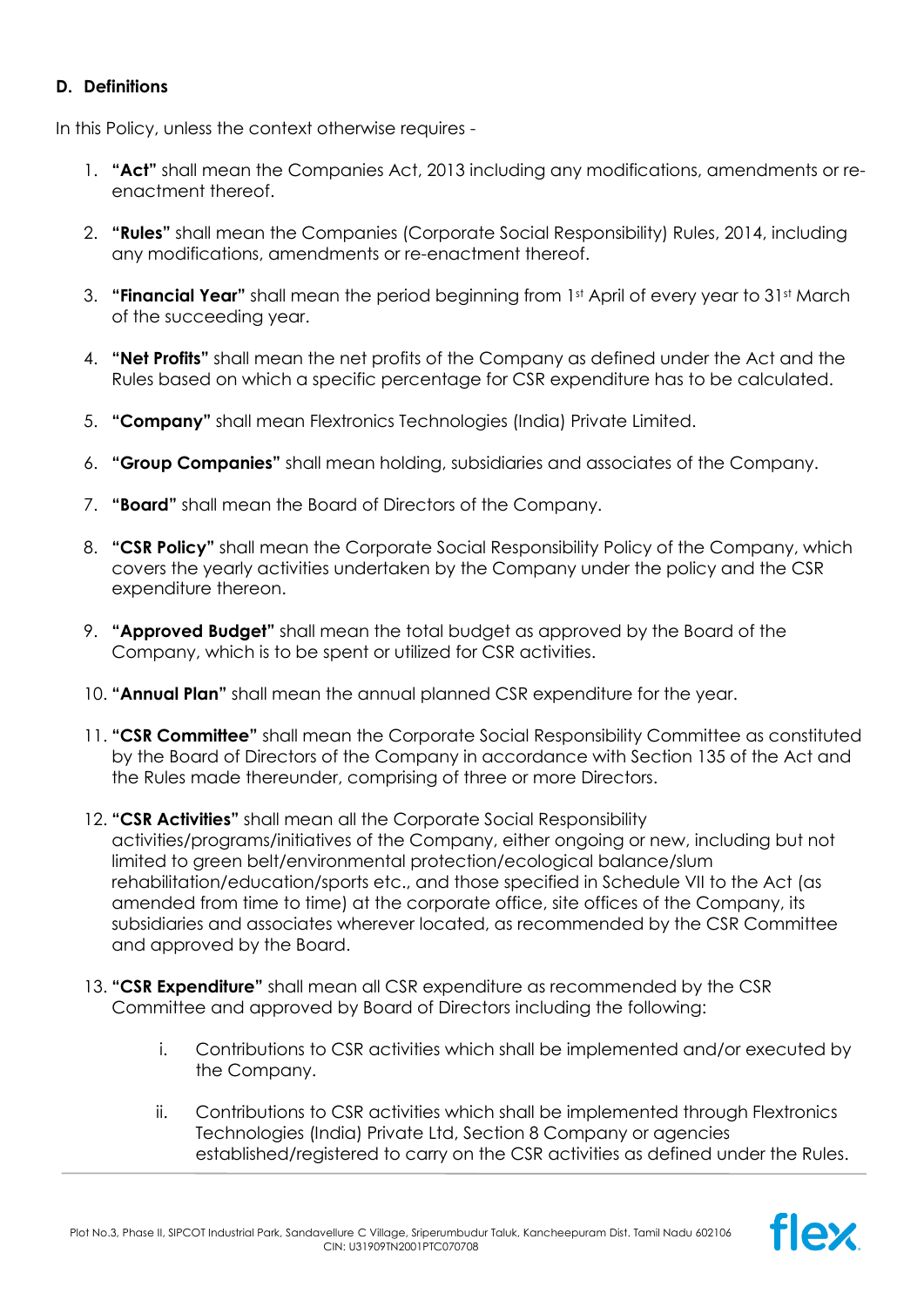- iii. Contribution to the Corpus of a Trust/Society/Section 8 Companies etc., as long as they are created exclusively for undertaking CSR activities or where the corpus is created exclusively for the purpose directly relatable to a subject covered in Schedule VII of the Act.
- iv. Any other contributions covered under Schedule VII to the Act.
- 14. **"Thrust Areas"** shall mean the areas or activities ascribed to them in this Policy, as amended by the CSR Committee, from time to time.

**Note**: Words and expressions used and not defined in the Policy shall have the same meanings respectively assigned to them in the Act and / or Rules.

## **E. Thrust Areas**

While the Company strives to undertake all or any suitable activity as specified in Schedule VII to the Act, the focus is to implement the one or more of the following activities as our thrust areas:

| <b>CSR Thrust Areas</b>                                                                                                                                           | <b>Provision under Schedule VII</b>                                                                                                                                                                                                                                                                                                                                                        |
|-------------------------------------------------------------------------------------------------------------------------------------------------------------------|--------------------------------------------------------------------------------------------------------------------------------------------------------------------------------------------------------------------------------------------------------------------------------------------------------------------------------------------------------------------------------------------|
| Improve sanitation and nutrition<br>in rural panchayats and urban<br>wards                                                                                        | Eradicating hunger, poverty and<br>malnutrition, promoting healthcare<br>including preventive healthcare and<br>sanitation and making available safe<br>drinking water.                                                                                                                                                                                                                    |
| Work for the economic and<br>social empowerment of women<br>by sponsoring beautician training<br>for women in self-help groups                                    | Promoting education, including special<br>education and employment enhancing<br>vocation skills especially among children,<br>women, elderly, and the differently abled<br>and livelihood enhancement projects.                                                                                                                                                                            |
| Assist with setting up a day care<br>centre for specially abled<br>people above 18 years of age<br>by sponsoring the salaries for the<br>staff and food supplies. | Promoting education, including special<br>education and employment enhancing<br>vocation skills especially among children,<br>women, elderly, and the differently abled<br>and livelihood enhancement projects.                                                                                                                                                                            |
| Contribution towards food,<br>education and other services                                                                                                        | Eradicating hunger, poverty and<br>malnutrition, promoting healthcare<br>including preventive healthcare and<br>sanitation and making available safe<br>drinking water.<br>Promoting education, including special<br>education and employment enhancing<br>vocation skills especially among children,<br>women, elderly, and the differently abled<br>and livelihood enhancement projects. |

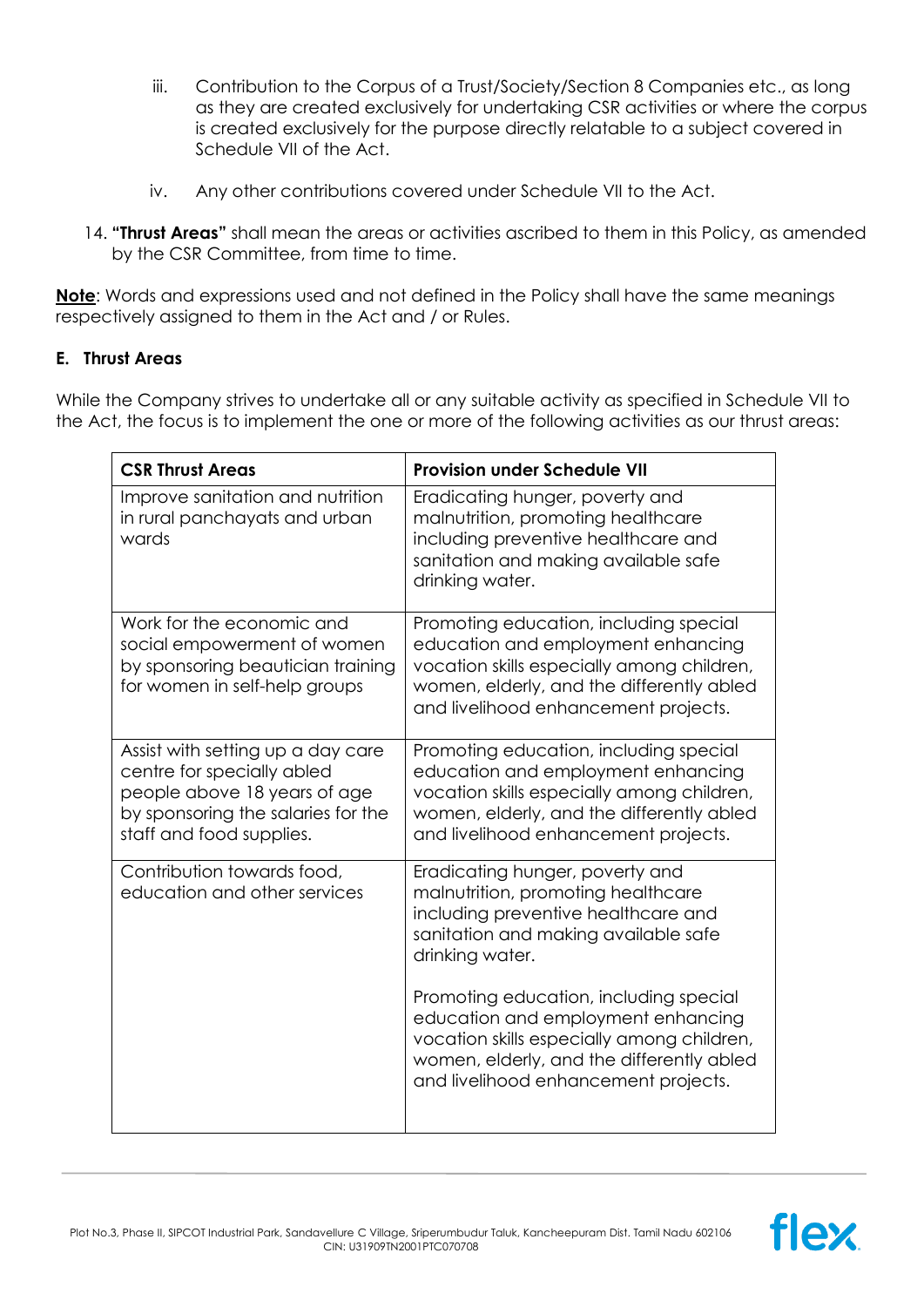| Support with implementation of<br>"Art in Education" program in 20<br>low resource schools.                                                        | Promoting education, including special<br>education and employment enhancing<br>vocation skills especially among children,<br>women, elderly, and the differently abled<br>and livelihood enhancement projects. |
|----------------------------------------------------------------------------------------------------------------------------------------------------|-----------------------------------------------------------------------------------------------------------------------------------------------------------------------------------------------------------------|
| Support with science education<br>project by contributing towards<br>setting up of a mobile science<br>laboratory and its operational<br>expenses. | Promoting education, including special<br>education and employment enhancing<br>vocation skills especially among children,<br>women, elderly, and the differently abled<br>and livelihood enhancement projects. |
| Support medical awareness<br>programs, awareness about<br>kidney diseases and distribution<br>of life saving medicines.                            | Eradicating hunger, poverty and<br>malnutrition, promoting healthcare<br>including preventive healthcare and<br>sanitation and making available safe<br>drinking water.                                         |
| Support education of<br>economically under privileged<br>students.                                                                                 | Promoting education, including special<br>education and employment enhancing<br>vocation skills especially among children,<br>women, elderly, and the differently abled<br>and livelihood enhancement projects. |

## **F. Implementation**

This CSR Policy will be implemented from the succeeding year of a Financial Year in which the Company shows net profits as per its audited annual financial statements. Based on the net profits, if any, every year, the CSR Committee will identify the CSR activities including the thrust areas, annual budget, planned expenditure and implementation schedule The Company will implement CSR activities, directly or indirectly, at the registered office, in and around the areas of the projects of the Company, Subsidiaries and Associates or through Section 8 companies or agencies established/ registered to carry on the CSR activities as defined under the Rules.

# **G. Expenditure not covered or recognized**

In terms of the Rules, the following contributions shall not be considered as CSR Expenditure:

- 1. Contributions of any amount, directly or indirectly, to any political party or any person associated with a political party;
- 2. Amount spent, directly or indirectly, for the benefit of employees of the Company, its Subsidiaries and Associates and their families;
- 3. Expenses incurred by the Company for the fulfilment of obligations under any Act/Statute of regulations (such as labour laws, land acquisition act etc.);
- 4. Expenses incurred by the Company for one-off events such as marathons/awards/charitable contribution/advertisement/sponsorships of TV programs etc.

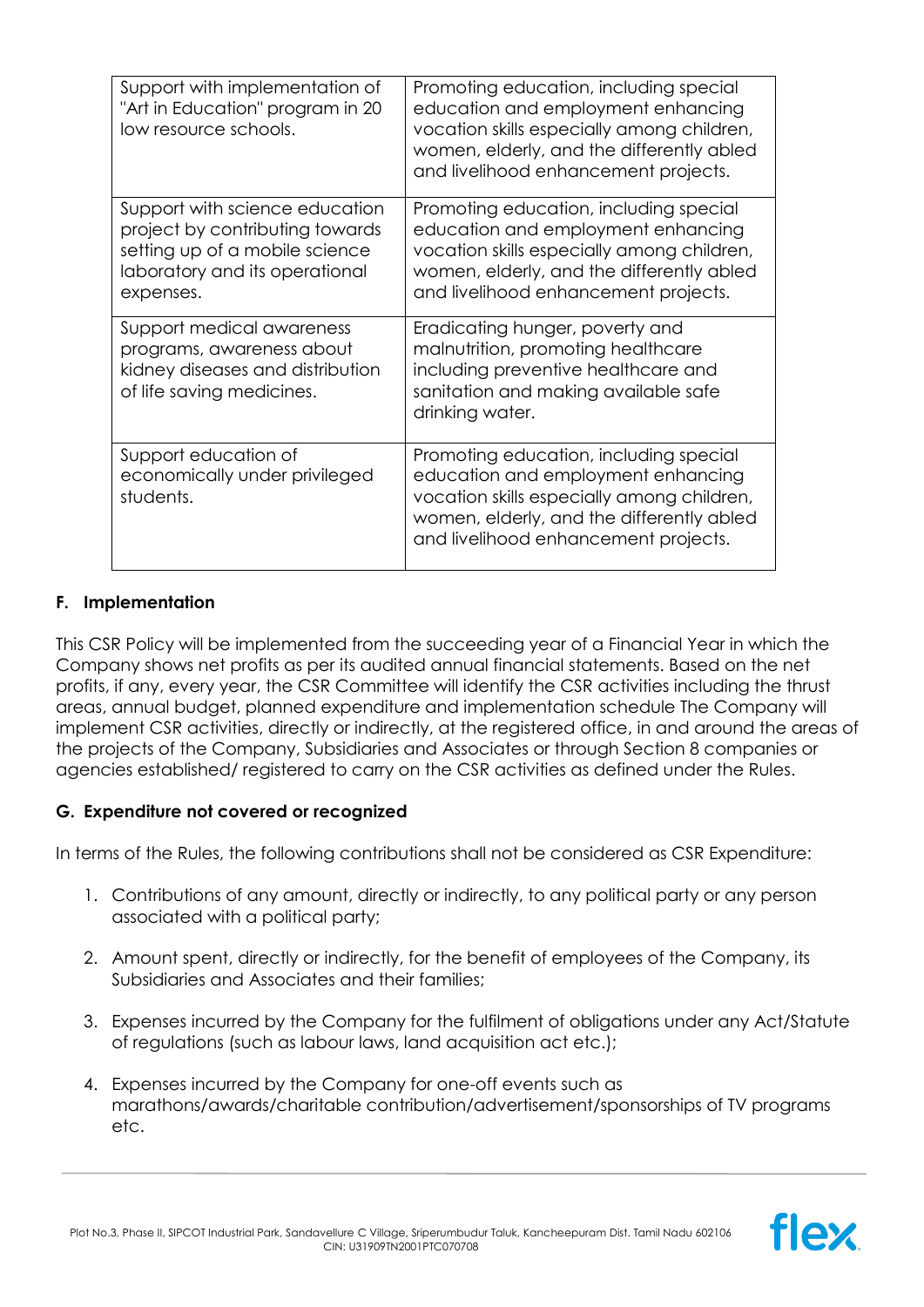5. Other contributions/expenses not recognized under the Act/Rules, as amended or modified, from time to time.

## **H. Implementation**

The following is the mode of implementation of the CSR activities:

- 1. The Company shall, in every financial year, contribute a statutory minimum limit of at least 2% of its Net Profits for the CSR Expenditure.
- 2. In the absence of Net Profits in any financial year, the Company endeavours to spend such feasible amount as it may decide.
- 3. The CSR Committee shall prepare its annual planned expenditure, for a financial year, for the CSR activities including the thrust areas and submit the same for approval of the Board in the following format:
- 4. The Company shall endeavour to spend the entire amount of statutory minimum contribution limit in a financial year. In case, the Company is unable to spend such amount in any given financial year, the Board shall disclose the amount remaining unspent and specify the reasons for not spending the same in its report to the shareholders in terms of Section 134(3)(o) of the Act.
- 5. The Company has an option to carry forward such un-spent money to next year by depositing it in a separate CSR Fund (Corpus) created by the Company or by way of contribution to the corpus of a Trust/Society/Section 8 Companies etc., as long as they are created exclusively for undertaking CSR activities.

## **I. Monitoring mechanism**

The monitoring mechanism for the CSR policy shall be as follows:

- 1. The CSR Committee shall meet at least once in a year to monitor the implementation of CSR Plan and its activities.
- 2. The CSR Committee shall place before the Board, for its review and finalization, a draft annual report on CSR activities as per the specified format, in a board meeting where the annual accounts of the Company are adopted. The Board shall include in its report to the shareholders, the annual report on CSR activities as per the format specified under the Rules.

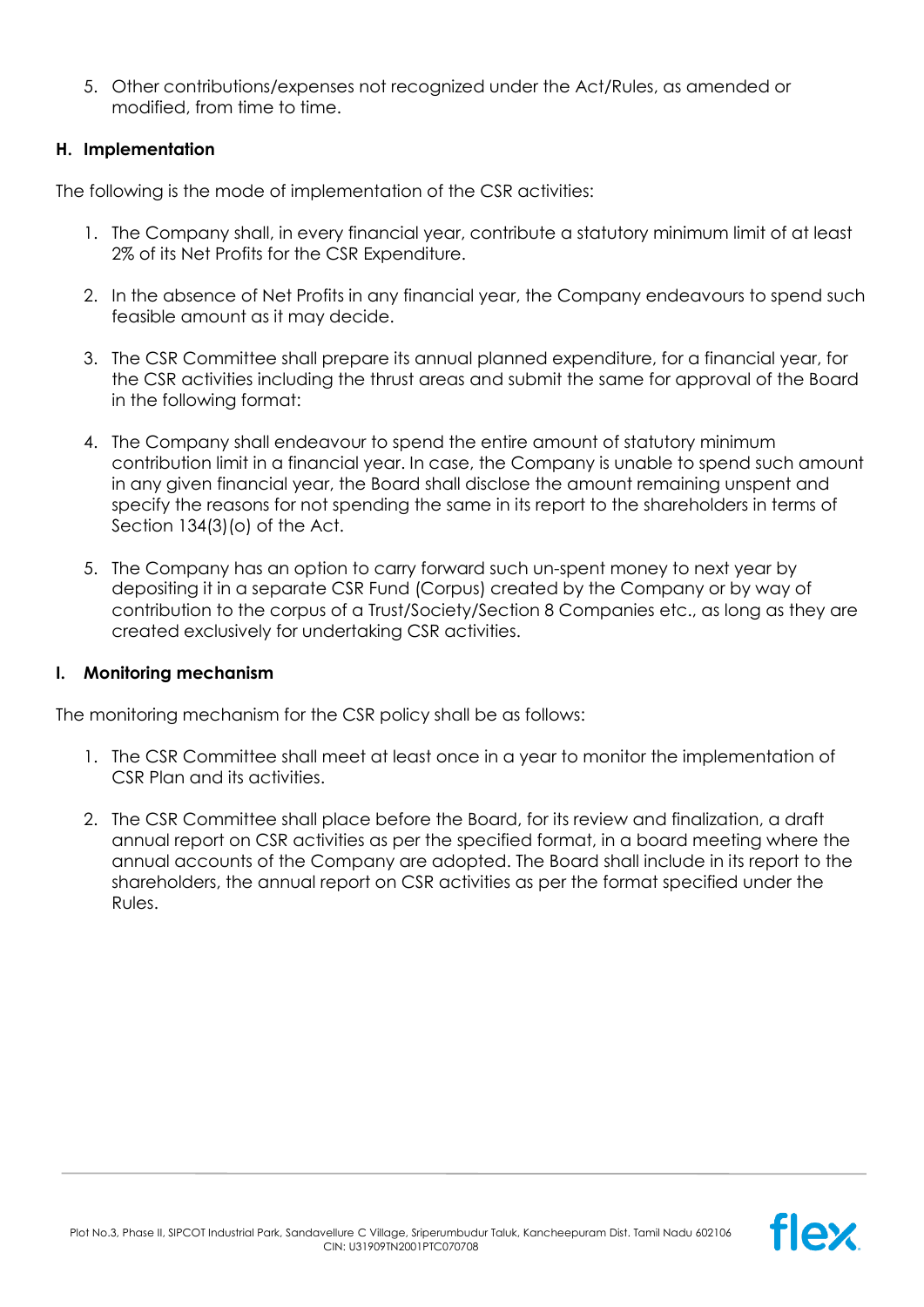| <b>NGO Partners</b>            | <b>Goals</b>                                                                                       | <b>Project details</b>                                                                                                                                                                                                                                                                                                                                                                               |
|--------------------------------|----------------------------------------------------------------------------------------------------|------------------------------------------------------------------------------------------------------------------------------------------------------------------------------------------------------------------------------------------------------------------------------------------------------------------------------------------------------------------------------------------------------|
| <b>S D Foundation</b>          | Quality Education<br>$(150+ students)$                                                             | Educational sponsorship for meritorious students (who<br>are economically backward) selected primarily from<br>Tamil Nadu, Maharashtra, Karnataka and Kerala for<br>the UG courses                                                                                                                                                                                                                   |
| <b>New Life Trust</b>          | Poverty Grocery and<br>Essentials (80<br>inmates)                                                  | Grocery support for old inmates and students of new<br>life trust                                                                                                                                                                                                                                                                                                                                    |
| Navshitij                      | <b>Poverty Grocery</b><br>support (40 PWD's)                                                       | Grocery support for PWD's of Navshitij                                                                                                                                                                                                                                                                                                                                                               |
| Prayatna                       | Skill Development (75<br>PWD's                                                                     | Skill development salary support for trainers of<br>Prayatna                                                                                                                                                                                                                                                                                                                                         |
| <b>Annai Trust</b><br>Vingyan  | <b>Rural Development</b><br>(Digital India)                                                        | Sustainable Digital Village - Implementation of Self-<br>Sustaining Common Services Centre (CSC) enabling<br>rural entrepreneurship while supporting DIGITAL INDIA<br>drive. CSC will be an IT enabled common service<br>delivery outlet for rural population and opportunities<br>to enhance their quality of life. This will enable the<br>COVID-19 vaccination program to reach the last<br>mile. |
| <b>Help Trust</b>              | Skill Development -<br>PwD                                                                         | Rebuilding Livelihood of PWDs & Women impacted<br>by Covid-20 (100 beneficiaries)                                                                                                                                                                                                                                                                                                                    |
| Samparc                        | Quality Education<br>and Rural<br>development                                                      | Project to provide Quality Education to 200 Students<br>from poor rural community of the 7 villages of Maval<br><b>Block, Pune District</b>                                                                                                                                                                                                                                                          |
| Khushii                        | Quality Education<br>and Mental Health<br>(Digital reach in the<br>era of new<br>education system) | Shikshaantra Plus - Quality education, Life skills, Digital<br>learning, Mental counseling, Health and Hygiene<br>sessions for Govt. school children in Hyderabad and<br>Bangalore                                                                                                                                                                                                                   |
| <b>STEM</b>                    | <b>Education (Girl Child-</b><br>technology<br>intervention)                                       | Establishing Atal Tinkering Labs in Govt. schools for<br>learning through experimentations in area of Science,<br>Technology, Engineering and Mathematics.<br>Encourage Interests and learning in streams of AI,<br>Robotics, IoT's and new gen technologies.                                                                                                                                        |
| Annai Trust -<br>Vingyan       | Skill Development -<br>Innovation Lab and<br>Provide Technology<br>Training                        | To implement progressive technology training<br>program, TeckLAB, for rural & vulnerable girl students.<br>(Tamil Nadu/Karnataka)                                                                                                                                                                                                                                                                    |
| <b>The Ganga</b><br>Foundation | PwD-Skill                                                                                          | Customized Wheelchair for spinal cord injured people<br>in collaboration with CMC, Vellore (as per the need)                                                                                                                                                                                                                                                                                         |